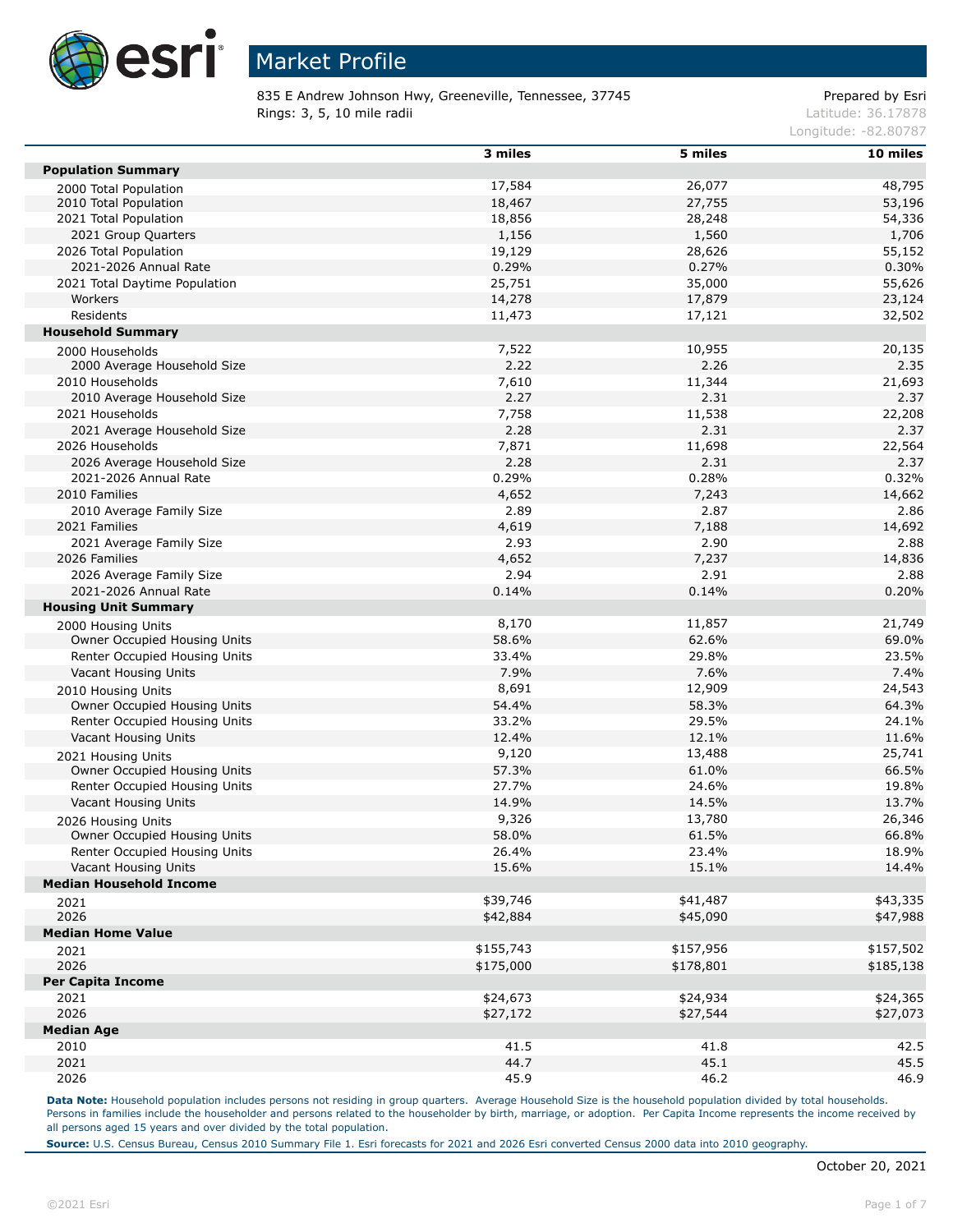

835 E Andrew Johnson Hwy, Greeneville, Tennessee, 37745 Prepared by Esri **Rings: 3, 5, 10 mile radii** Latitude: 36.17878

Longitude: -82.80787

|                                            | 3 miles   | 5 miles   | 10 miles       |
|--------------------------------------------|-----------|-----------|----------------|
| 2021 Households by Income                  |           |           |                |
| Household Income Base                      | 7,758     | 11,538    | 22,208         |
| $<$ \$15,000                               | 14.9%     | 13.4%     | 12.3%          |
| $$15,000 - $24,999$                        | 15.8%     | 14.6%     | 14.4%          |
| \$25,000 - \$34,999                        | 13.4%     | 14.1%     | 13.4%          |
| \$35,000 - \$49,999                        | 14.9%     | 15.3%     | 15.6%          |
| \$50,000 - \$74,999                        | 16.8%     | 17.1%     | 17.9%          |
| \$75,000 - \$99,999                        | 10.2%     | 10.9%     | 12.7%          |
| $$100,000 - $149,999$                      | 7.7%      | 8.1%      | 8.5%           |
| \$150,000 - \$199,999                      | 3.3%      | 3.6%      | 3.0%           |
| \$200,000+                                 | 2.9%      | 2.9%      | 2.2%           |
| Average Household Income                   | \$59,075  | \$60,618  | \$59,439       |
| 2026 Households by Income                  |           |           |                |
| Household Income Base                      | 7,871     | 11,698    | 22,564         |
| $<$ \$15,000                               | 12.8%     | 11.5%     | 10.3%          |
| $$15,000 - $24,999$                        | 15.6%     | 14.1%     | 13.7%          |
| \$25,000 - \$34,999                        | 12.5%     | 13.1%     | 12.2%          |
| \$35,000 - \$49,999                        | 15.0%     | 15.3%     | 15.3%          |
| \$50,000 - \$74,999                        | 17.3%     | 17.6%     |                |
| \$75,000 - \$99,999                        | 10.8%     | 11.6%     | 18.5%<br>13.9% |
| $$100,000 - $149,999$                      | 8.8%      |           |                |
|                                            |           | 9.3%      | 9.9%           |
| \$150,000 - \$199,999                      | 4.1%      | 4.4%      | 3.9%           |
| $$200,000+$                                | 3.2%      | 3.1%      | 2.3%           |
| Average Household Income                   | \$65,116  | \$66,982  | \$66,004       |
| 2021 Owner Occupied Housing Units by Value |           |           |                |
| Total                                      | 5,229     | 8,225     | 17,105         |
| $<$ \$50,000                               | 7.6%      | 7.6%      | 8.5%           |
| \$50,000 - \$99,999                        | 20.9%     | 21.6%     | 21.9%          |
| $$100,000 - $149,999$                      | 18.7%     | 17.3%     | 16.6%          |
| \$150,000 - \$199,999                      | 23.8%     | 22.6%     | 19.8%          |
| \$200,000 - \$249,999                      | 9.3%      | 9.4%      | 10.5%          |
| \$250,000 - \$299,999                      | 5.1%      | 4.9%      | 4.6%           |
| \$300,000 - \$399,999                      | 6.6%      | 9.2%      | 10.9%          |
| \$400,000 - \$499,999                      | 5.0%      | 4.2%      | 3.2%           |
| \$500,000 - \$749,999                      | 1.9%      | 2.3%      | 2.5%           |
| \$750,000 - \$999,999                      | 0.4%      | 0.5%      | 0.9%           |
| $$1,000,000 - $1,499,999$                  | 0.2%      | 0.2%      | 0.4%           |
| \$1,500,000 - \$1,999,999                  | 0.0%      | 0.0%      | 0.0%           |
| $$2,000,000 +$                             | 0.3%      | 0.3%      | 0.2%           |
| Average Home Value                         | \$189,054 | \$193,413 | \$196,299      |
| 2026 Owner Occupied Housing Units by Value |           |           |                |
| Total                                      | 5,412     | 8,477     | 17,596         |
| $<$ \$50,000                               | 5.3%      | 5.2%      | 5.8%           |
| \$50,000 - \$99,999                        | 15.3%     | 16.0%     | 15.9%          |
| \$100,000 - \$149,999                      | 17.1%     | 15.4%     | 14.2%          |
| \$150,000 - \$199,999                      | 24.6%     | 23.3%     | 20.1%          |
| \$200,000 - \$249,999                      | 10.4%     | 10.7%     | 12.4%          |
| \$250,000 - \$299,999                      | 6.4%      | 6.1%      | 6.2%           |
| \$300,000 - \$399,999                      | 10.2%     | 13.4%     | 16.0%          |
| \$400,000 - \$499,999                      | 7.2%      | 6.1%      | 4.8%           |
| \$500,000 - \$749,999                      | 2.4%      | 2.9%      | 3.2%           |
| \$750,000 - \$999,999                      | 0.5%      | 0.6%      | 0.9%           |
| $$1,000,000 - $1,499,999$                  | 0.2%      | 0.2%      | 0.3%           |
| \$1,500,000 - \$1,999,999                  | 0.0%      | 0.0%      | 0.0%           |
| $$2,000,000 +$                             | 0.3%      | 0.2%      | 0.2%           |
| Average Home Value                         | \$215,265 | \$219,855 | \$225,237      |

**Data Note:** Income represents the preceding year, expressed in current dollars. Household income includes wage and salary earnings, interest dividends, net rents, pensions, SSI and welfare payments, child support, and alimony.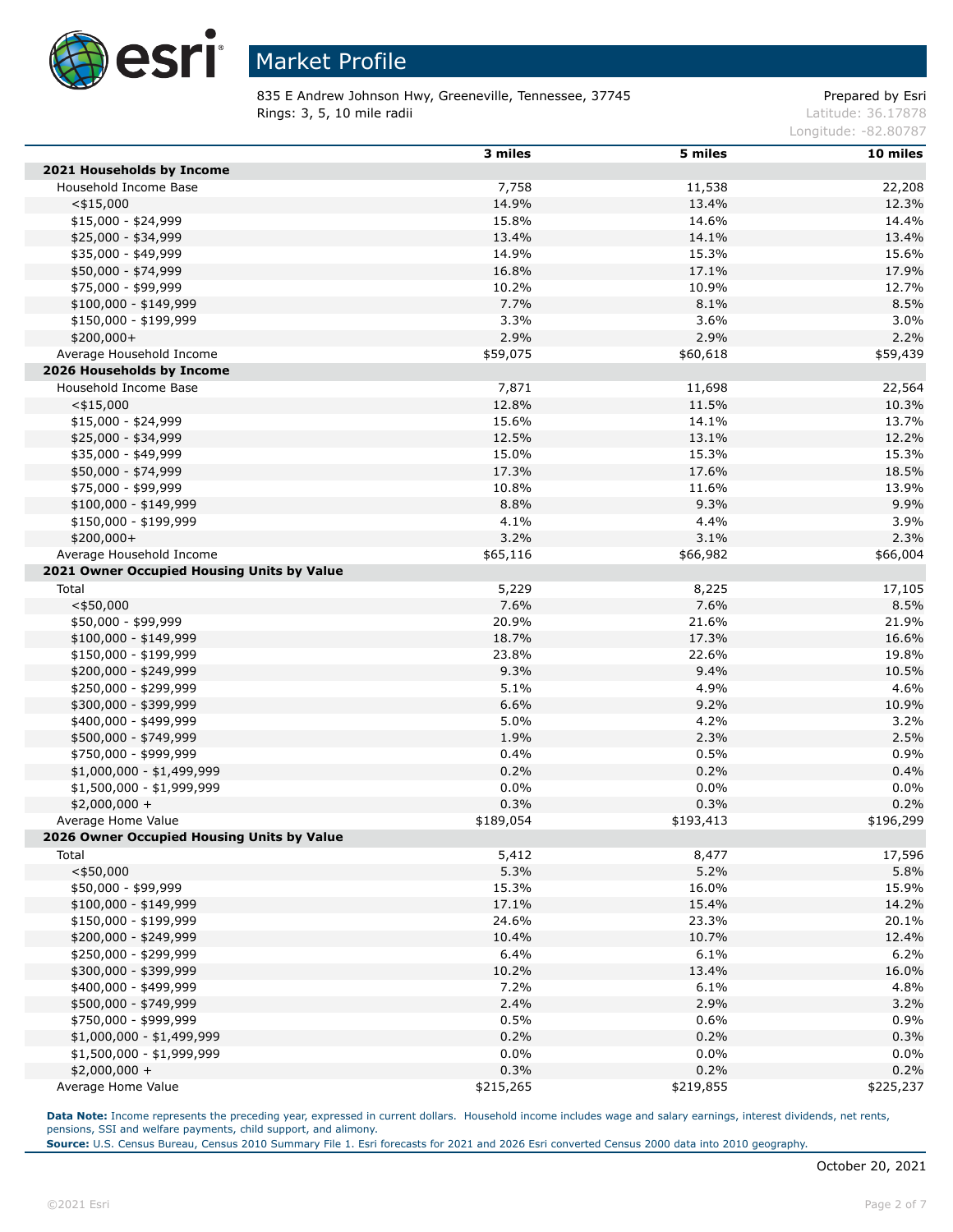

835 E Andrew Johnson Hwy, Greeneville, Tennessee, 37745 Prepared by Esri Rings: 3, 5, 10 mile radii and the contract of the contract of the contract of the contract of the contract of the contract of the contract of the contract of the contract of the contract of the contract of the contract of

Longitude: -82.80787

|                               | 3 miles | 5 miles | 10 miles |
|-------------------------------|---------|---------|----------|
| <b>2010 Population by Age</b> |         |         |          |
| Total                         | 18,468  | 27,753  | 53,197   |
| $0 - 4$                       | 5.4%    | 5.4%    | 5.4%     |
| $5 - 9$                       | 5.8%    | 5.8%    | 5.8%     |
| $10 - 14$                     | 5.9%    | 5.9%    | 6.0%     |
| $15 - 24$                     | 13.5%   | 13.2%   | 12.3%    |
| $25 - 34$                     | 11.0%   | 10.7%   | 10.7%    |
| $35 - 44$                     | 12.8%   | 13.1%   | 13.2%    |
| $45 - 54$                     | 13.4%   | 13.7%   | 14.7%    |
| $55 - 64$                     | 12.8%   | 13.2%   | 14.0%    |
| $65 - 74$                     | 10.0%   | 10.2%   | 10.4%    |
| 75 - 84                       | 6.5%    | 6.2%    | 5.6%     |
| $85 +$                        | 3.0%    | 2.5%    | 1.9%     |
| $18 +$                        | 79.2%   | 79.2%   | 78.9%    |
| 2021 Population by Age        |         |         |          |
| Total                         | 18,857  | 28,247  | 54,335   |
| $0 - 4$                       | 4.6%    | 4.6%    | 4.7%     |
| $5 - 9$                       | 5.0%    | 5.0%    | 5.2%     |
| $10 - 14$                     | 5.2%    | 5.2%    | 5.4%     |
| $15 - 24$                     | 12.2%   | 11.9%   | 10.6%    |
| $25 - 34$                     | 12.2%   | 11.9%   | 11.8%    |
| $35 - 44$                     | 11.1%   | 11.2%   | 11.7%    |
| $45 - 54$                     | 12.4%   | 12.8%   | 13.0%    |
| $55 - 64$                     | 13.0%   | 13.4%   | 14.5%    |
| $65 - 74$                     | 12.5%   | 12.9%   | 13.4%    |
| 75 - 84                       | 8.2%    | 7.9%    | 7.3%     |
| $85 +$                        | 3.6%    | 3.1%    | 2.4%     |
| $18 +$                        | 82.0%   | 81.9%   | 81.6%    |
| 2026 Population by Age        |         |         |          |
| Total                         | 19,129  | 28,627  | 55,151   |
| $0 - 4$                       | 4.5%    | 4.5%    | 4.5%     |
| $5 - 9$                       | 4.8%    | 4.9%    | 5.0%     |
| $10 - 14$                     | 5.2%    | 5.3%    | 5.5%     |
| $15 - 24$                     | 11.6%   | 11.5%   | 10.5%    |
| $25 - 34$                     | 11.5%   | 11.0%   | 10.2%    |
| $35 - 44$                     | 11.3%   | 11.4%   | 11.9%    |
| $45 - 54$                     | 11.9%   | 12.1%   | 12.6%    |
| $55 - 64$                     | 12.9%   | 13.3%   | 14.1%    |
| $65 - 74$                     | 12.7%   | 13.1%   | 13.6%    |
| $75 - 84$                     | 9.7%    | 9.4%    | 9.2%     |
| $85 +$                        | 3.9%    | 3.5%    | 2.8%     |
| $18 +$                        | 82.4%   | 82.2%   | 81.7%    |
| 2010 Population by Sex        |         |         |          |
| Males                         | 8,794   | 13,314  | 25,918   |
| Females                       | 9,673   | 14,441  | 27,278   |
| 2021 Population by Sex        |         |         |          |
| Males                         | 9,104   | 13,698  | 26,684   |
| Females                       | 9,752   | 14,550  | 27,652   |
| 2026 Population by Sex        |         |         |          |
| Males                         | 9,281   | 13,940  | 27,178   |
| Females                       | 9,848   | 14,686  | 27,974   |
|                               |         |         |          |

**Source:** U.S. Census Bureau, Census 2010 Summary File 1. Esri forecasts for 2021 and 2026 Esri converted Census 2000 data into 2010 geography.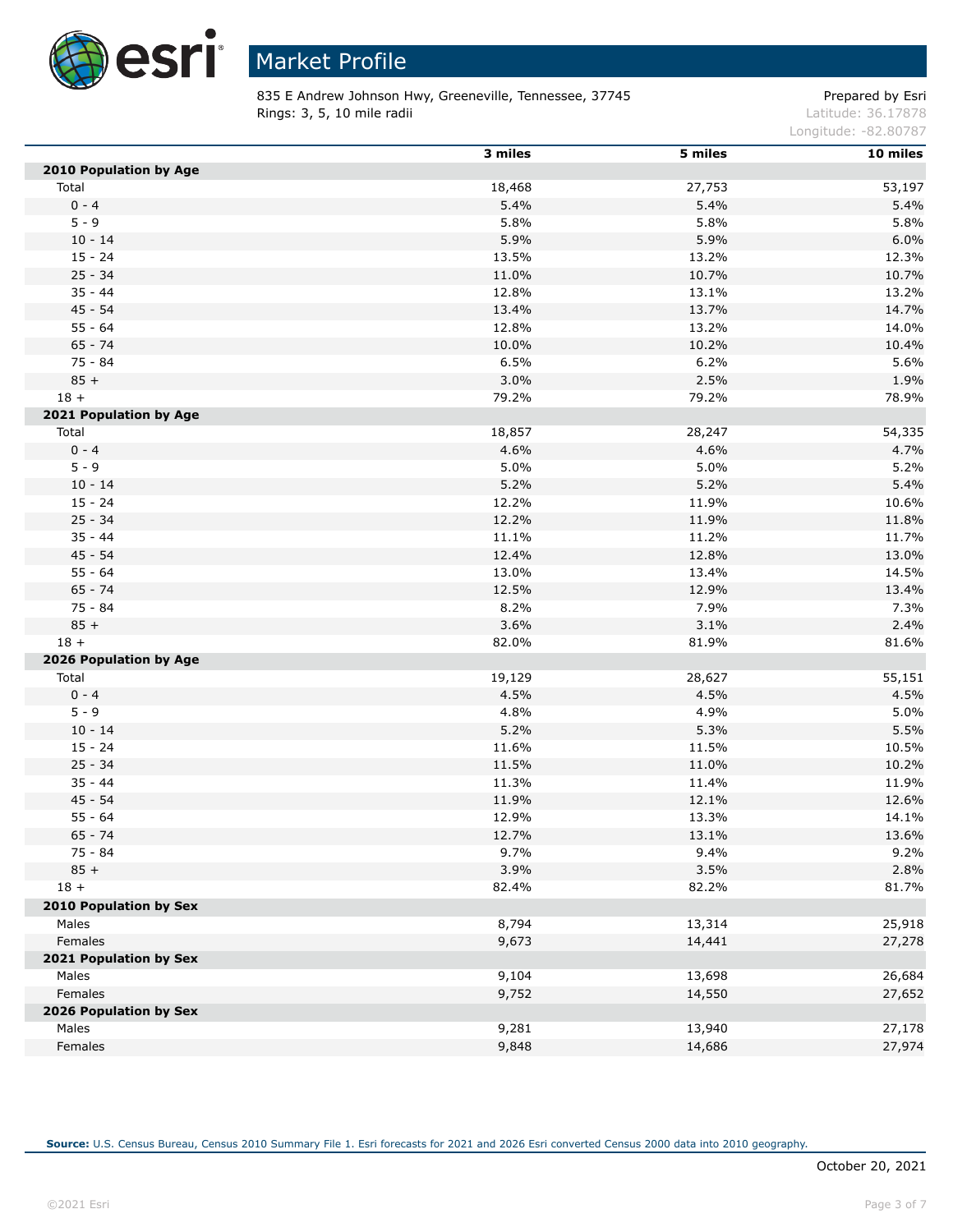

835 E Andrew Johnson Hwy, Greeneville, Tennessee, 37745 Prepared by Esri Rings: 3, 5, 10 mile radii and the contract of the contract of the contract of the contract of the contract of the contract of the contract of the contract of the contract of the contract of the contract of the contract of

Longitude: -82.80787

|                                                    | 3 miles | 5 miles | 10 miles |
|----------------------------------------------------|---------|---------|----------|
| 2010 Population by Race/Ethnicity                  |         |         |          |
| Total                                              | 18,467  | 27,755  | 53,196   |
| White Alone                                        | 90.0%   | 91.5%   | 94.2%    |
| <b>Black Alone</b>                                 | 4.4%    | 3.9%    | 2.4%     |
| American Indian Alone                              | 0.3%    | 0.3%    | 0.3%     |
| Asian Alone                                        | 0.7%    | 0.7%    | 0.4%     |
| Pacific Islander Alone                             | 0.0%    | 0.0%    | 0.0%     |
| Some Other Race Alone                              | 2.7%    | 2.0%    | 1.4%     |
| Two or More Races                                  | 1.9%    | 1.6%    | 1.3%     |
| Hispanic Origin                                    | 4.5%    | 3.7%    | 2.8%     |
| Diversity Index                                    | 25.8    | 22.1    | 16.0     |
| 2021 Population by Race/Ethnicity                  |         |         |          |
| Total                                              | 18,855  | 28,248  | 54,336   |
| White Alone                                        | 87.8%   | 89.6%   | 92.8%    |
| <b>Black Alone</b>                                 | 4.9%    | 4.3%    | 2.7%     |
| American Indian Alone                              | 0.4%    | 0.4%    | 0.3%     |
| Asian Alone                                        | 1.1%    | 1.1%    | 0.7%     |
| Pacific Islander Alone                             | 0.0%    | 0.0%    | 0.0%     |
| Some Other Race Alone                              | 3.4%    | 2.6%    | 1.8%     |
| Two or More Races                                  | 2.4%    | 2.1%    | 1.7%     |
| Hispanic Origin                                    | 5.7%    | 4.7%    | 3.5%     |
| Diversity Index                                    | 31.1    | 26.8    | 19.8     |
| 2026 Population by Race/Ethnicity                  |         |         |          |
| Total                                              | 19,129  | 28,626  | 55,152   |
| White Alone                                        | 86.6%   | 88.6%   | 92.0%    |
| <b>Black Alone</b>                                 | 5.1%    | 4.4%    | 2.7%     |
| American Indian Alone                              | 0.4%    | 0.4%    | 0.3%     |
| Asian Alone                                        | 1.3%    | 1.3%    | 0.9%     |
| Pacific Islander Alone                             | 0.0%    | 0.0%    | 0.0%     |
| Some Other Race Alone                              | 3.7%    | 2.8%    | 2.0%     |
| Two or More Races                                  | 2.8%    | 2.4%    | 2.0%     |
| Hispanic Origin                                    | 6.4%    | 5.3%    | 4.0%     |
| Diversity Index                                    | 33.7    | 29.2    | 21.7     |
| 2010 Population by Relationship and Household Type |         |         |          |
| Total                                              | 18,467  | 27,755  | 53,196   |
| In Households                                      | 93.7%   | 94.3%   | 96.8%    |
| In Family Households                               | 75.0%   | 77.0%   | 81.1%    |
| Householder                                        | 25.3%   | 26.1%   | 27.5%    |
| Spouse                                             | 17.6%   | 18.7%   | 20.6%    |
| Child                                              | 26.5%   | 26.8%   | 27.6%    |
| Other relative                                     | 3.3%    | 3.2%    | 3.1%     |
| Nonrelative                                        | 2.1%    | 2.1%    | 2.2%     |
| In Nonfamily Households                            | 18.7%   | 17.3%   | 15.6%    |
| In Group Quarters                                  | 6.3%    | 5.7%    | 3.2%     |
| <b>Institutionalized Population</b>                | 4.0%    | 2.9%    | 1.7%     |
| Noninstitutionalized Population                    | 2.3%    | 2.8%    | 1.6%     |

Data Note: Persons of Hispanic Origin may be of any race. The Diversity Index measures the probability that two people from the same area will be from different race/ ethnic groups. **Source:** U.S. Census Bureau, Census 2010 Summary File 1. Esri forecasts for 2021 and 2026 Esri converted Census 2000 data into 2010 geography.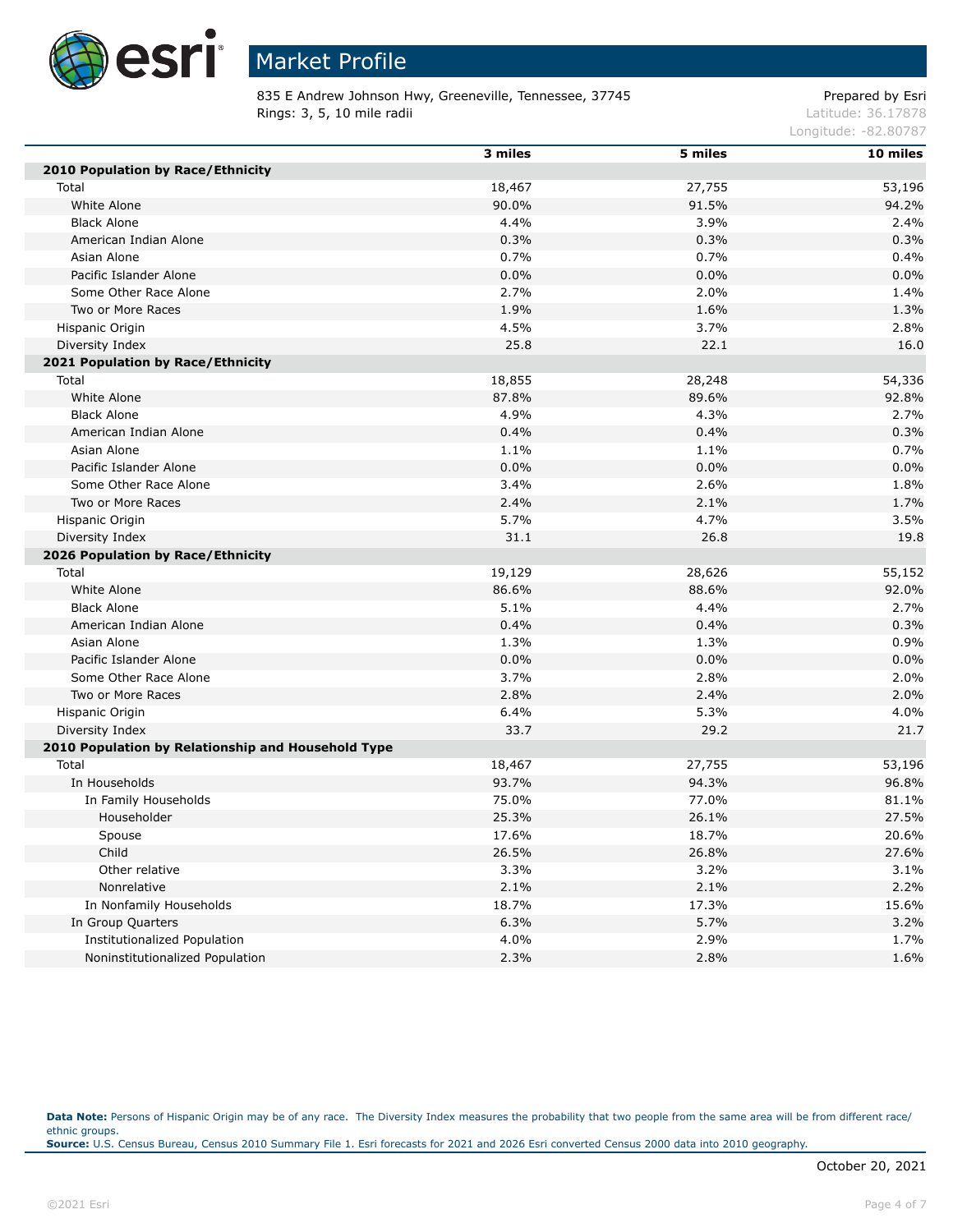

Г

Г

## Market Profile

835 E Andrew Johnson Hwy, Greeneville, Tennessee, 37745 Prepared by Esri Rings: 3, 5, 10 mile radii and the contract of the contract of the contract of the contract of the contract of the contract of the contract of the contract of the contract of the contract of the contract of the contract of

Longitude: -82.80787

|                                               | 3 miles | 5 miles | 10 miles |
|-----------------------------------------------|---------|---------|----------|
| 2021 Population 25+ by Educational Attainment |         |         |          |
| Total                                         | 13,771  | 20,673  | 40,269   |
| Less than 9th Grade                           | 4.7%    | 4.7%    | 5.3%     |
| 9th - 12th Grade, No Diploma                  | 8.6%    | 9.3%    | 8.8%     |
| High School Graduate                          | 26.4%   | 27.9%   | 30.4%    |
| GED/Alternative Credential                    | 8.9%    | 9.0%    | 8.7%     |
|                                               | 21.2%   | 20.6%   | 20.1%    |
| Some College, No Degree                       | 5.1%    |         |          |
| Associate Degree                              |         | 5.2%    | 6.5%     |
| Bachelor's Degree                             | 15.6%   | 14.5%   | 12.5%    |
| Graduate/Professional Degree                  | 9.6%    | 8.8%    | 7.6%     |
| 2021 Population 15+ by Marital Status         |         |         |          |
| Total                                         | 16,067  | 24,040  | 46,046   |
| Never Married                                 | 28.7%   | 28.4%   | 25.9%    |
| Married                                       | 41.9%   | 45.0%   | 50.2%    |
| Widowed                                       | 9.4%    | 8.5%    | 7.9%     |
| Divorced                                      | 20.1%   | 18.1%   | 15.9%    |
| 2021 Civilian Population 16+ in Labor Force   |         |         |          |
| Civilian Population 16+                       | 7,797   | 11,825  | 23,389   |
| Population 16+ Employed                       | 93.3%   | 93.4%   | 93.2%    |
| Population 16+ Unemployment rate              | 6.6%    | 6.6%    | 6.8%     |
| Population 16-24 Employed                     | 13.1%   | 13.2%   | 11.7%    |
| Population 16-24 Unemployment rate            | 6.6%    | 7.0%    | 9.6%     |
| Population 25-54 Employed                     | 60.9%   | 60.6%   | 62.6%    |
| Population 25-54 Unemployment rate            | 8.1%    | 8.1%    | 7.8%     |
| Population 55-64 Employed                     | 14.4%   | 16.0%   | 17.5%    |
| Population 55-64 Unemployment rate            | 5.7%    | 3.9%    | 3.6%     |
| Population 65+ Employed                       | 11.7%   | 10.1%   | 8.1%     |
| Population 65+ Unemployment rate              | 0.0%    | 0.1%    | 0.6%     |
| 2021 Employed Population 16+ by Industry      |         |         |          |
| Total                                         | 7,278   | 11,049  | 21,801   |
| Agriculture/Mining                            | 1.4%    | 1.2%    | 2.1%     |
| Construction                                  | 4.7%    | 4.7%    | 5.2%     |
| Manufacturing                                 | 13.5%   | 15.7%   | 18.9%    |
| Wholesale Trade                               | 1.7%    | 1.4%    | 1.2%     |
| Retail Trade                                  | 12.8%   | 12.5%   | 12.3%    |
| Transportation/Utilities                      | 4.2%    | 4.4%    | 5.4%     |
| Information                                   | 1.7%    | 1.6%    | 1.1%     |
| Finance/Insurance/Real Estate                 | 4.4%    | 4.8%    | 4.3%     |
| Services                                      | 49.8%   | 48.3%   | 44.6%    |
| <b>Public Administration</b>                  | 5.6%    | 5.4%    | 4.8%     |
| 2021 Employed Population 16+ by Occupation    |         |         |          |
| Total                                         | 7,278   | 11,048  | 21,803   |
| White Collar                                  | 61.2%   | 58.7%   | 53.7%    |
| Management/Business/Financial                 | 15.2%   | 14.1%   | 12.8%    |
| Professional                                  | 22.1%   | 22.3%   | 20.0%    |
| Sales                                         | 10.3%   | 9.8%    | 8.9%     |
|                                               | 13.6%   | 12.5%   | 12.0%    |
| Administrative Support                        |         |         |          |
| Services                                      | 15.4%   | 15.9%   | 15.7%    |
| <b>Blue Collar</b>                            | 23.3%   | 25.4%   | 30.7%    |
| Farming/Forestry/Fishing                      | 0.2%    | 0.2%    | 0.6%     |
| Construction/Extraction                       | 2.7%    | 2.5%    | 3.5%     |
| Installation/Maintenance/Repair               | 2.6%    | 2.8%    | 3.2%     |
| Production                                    | 10.9%   | 11.9%   | 13.9%    |
| Transportation/Material Moving                | 6.9%    | 8.0%    | 9.4%     |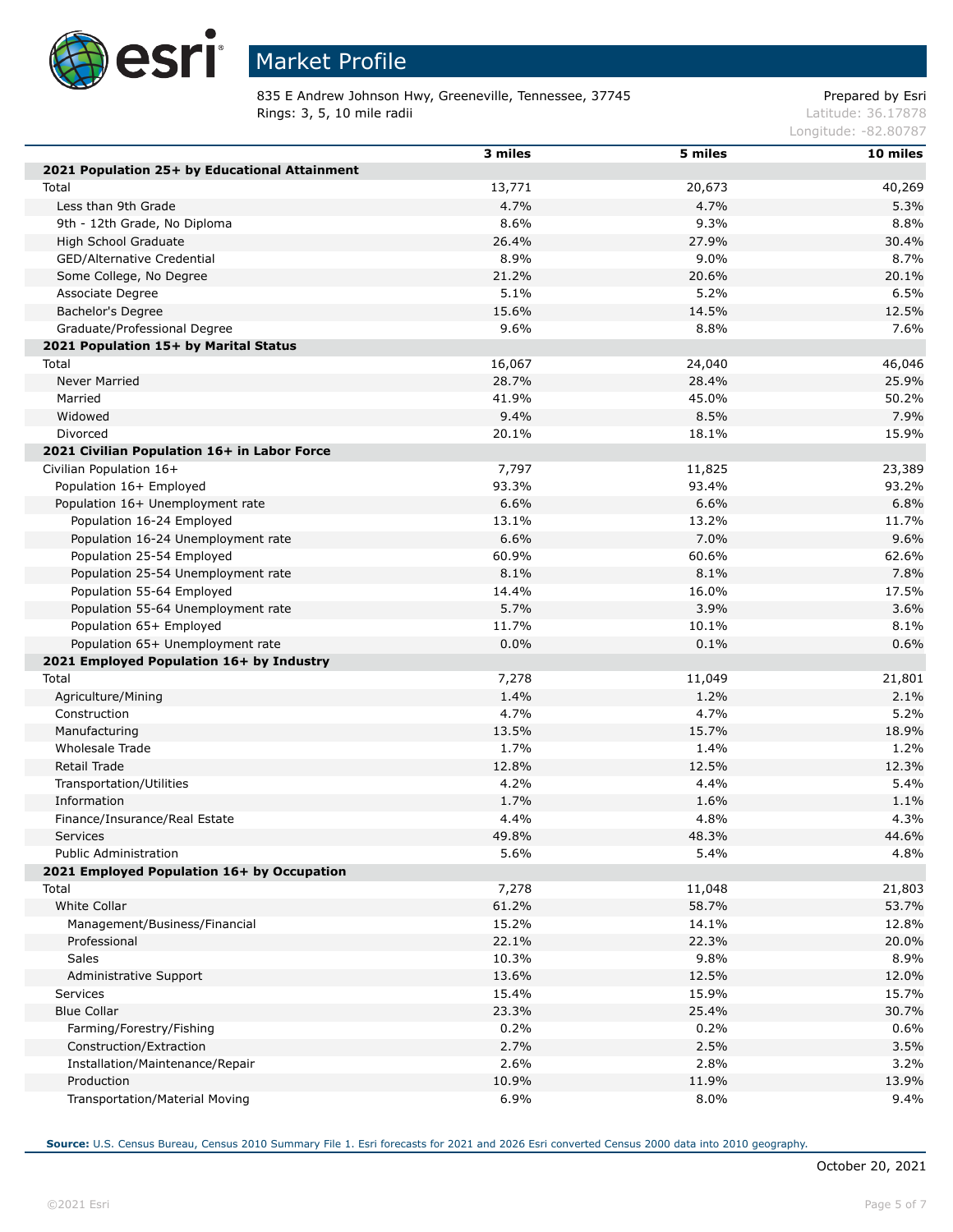

835 E Andrew Johnson Hwy, Greeneville, Tennessee, 37745 Prepared by Esri Rings: 3, 5, 10 mile radii and the contract of the contract of the contract of the contract of the contract of the contract of the contract of the contract of the contract of the contract of the contract of the contract of

Longitude: -82.80787

|                                               | 3 miles | 5 miles | 10 miles |
|-----------------------------------------------|---------|---------|----------|
| 2010 Households by Type                       |         |         |          |
| Total                                         | 7,610   | 11,344  | 21,692   |
| Households with 1 Person                      | 34.0%   | 31.4%   | 27.8%    |
| Households with 2+ People                     | 66.0%   | 68.6%   | 72.2%    |
| Family Households                             | 61.1%   | 63.8%   | 67.6%    |
| Husband-wife Families                         | 42.5%   | 45.8%   | 50.5%    |
| With Related Children                         | 15.9%   | 17.1%   | 18.7%    |
| Other Family (No Spouse Present)              | 18.7%   | 18.1%   | 17.1%    |
| Other Family with Male Householder            | 4.6%    | 4.6%    | 5.1%     |
| With Related Children                         | 2.9%    | 2.8%    | 3.0%     |
| Other Family with Female Householder          | 14.1%   | 13.5%   | 12.1%    |
| With Related Children                         | 8.9%    | 8.5%    | 7.4%     |
| Nonfamily Households                          | 4.8%    | 4.7%    | 4.6%     |
|                                               |         |         |          |
| All Households with Children                  | 28.2%   | 28.8%   | 29.6%    |
|                                               |         |         |          |
| Multigenerational Households                  | 3.2%    | 3.3%    | 3.7%     |
| Unmarried Partner Households                  | 5.5%    | 5.6%    | 5.7%     |
| Male-female                                   | 4.9%    | 5.0%    | 5.1%     |
| Same-sex                                      | 0.6%    | 0.6%    | 0.6%     |
| 2010 Households by Size                       |         |         |          |
| Total                                         | 7,609   | 11,342  | 21,694   |
| 1 Person Household                            | 34.0%   | 31.4%   | 27.8%    |
| 2 Person Household                            | 33.6%   | 35.0%   | 36.9%    |
| 3 Person Household                            | 15.7%   | 16.2%   | 16.8%    |
| 4 Person Household                            | 9.8%    | 10.4%   | 11.3%    |
| 5 Person Household                            | 4.4%    | 4.6%    | 4.6%     |
| 6 Person Household                            | 1.6%    | 1.6%    | 1.6%     |
| 7 + Person Household                          | 0.9%    | 0.9%    | 0.9%     |
| 2010 Households by Tenure and Mortgage Status |         |         |          |
|                                               |         |         |          |
| Total                                         | 7,610   | 11,344  | 21,693   |
| Owner Occupied                                | 62.1%   | 66.4%   | 72.7%    |
| Owned with a Mortgage/Loan                    | 34.2%   | 36.8%   | 40.5%    |
| Owned Free and Clear                          | 27.9%   | 29.6%   | 32.2%    |
| Renter Occupied                               | 37.9%   | 33.6%   | 27.3%    |
| 2021 Affordability, Mortgage and Wealth       |         |         |          |
| Housing Affordability Index                   | 147     | 153     | 162      |
| Percent of Income for Mortgage                | 16.4%   | 16.0%   | 15.2%    |
| Wealth Index                                  | 59      | 62      | 57       |
| 2010 Housing Units By Urban/ Rural Status     |         |         |          |
| <b>Total Housing Units</b>                    | 8,691   | 12,909  | 24,543   |
| Housing Units Inside Urbanized Area           | 0.0%    | 0.0%    | 0.0%     |
| Housing Units Inside Urbanized Cluster        | 84.3%   | 73.7%   | 44.7%    |
| Rural Housing Units                           | 15.7%   | 26.3%   | 55.3%    |
| 2010 Population By Urban/ Rural Status        |         |         |          |
| <b>Total Population</b>                       | 18,467  | 27,755  | 53,196   |
| Population Inside Urbanized Area              | $0.0\%$ | 0.0%    | 0.0%     |
| Population Inside Urbanized Cluster           | 84.5%   | 74.5%   | 45.0%    |
| Rural Population                              | 15.5%   | 25.5%   | 55.0%    |

Data Note: Households with children include any households with people under age 18, related or not. Multigenerational households are families with 3 or more parentchild relationships. Unmarried partner households are usually classified as nonfamily households unless there is another member of the household related to the householder. Multigenerational and unmarried partner households are reported only to the tract level. Esri estimated block group data, which is used to estimate polygons or non-standard geography.